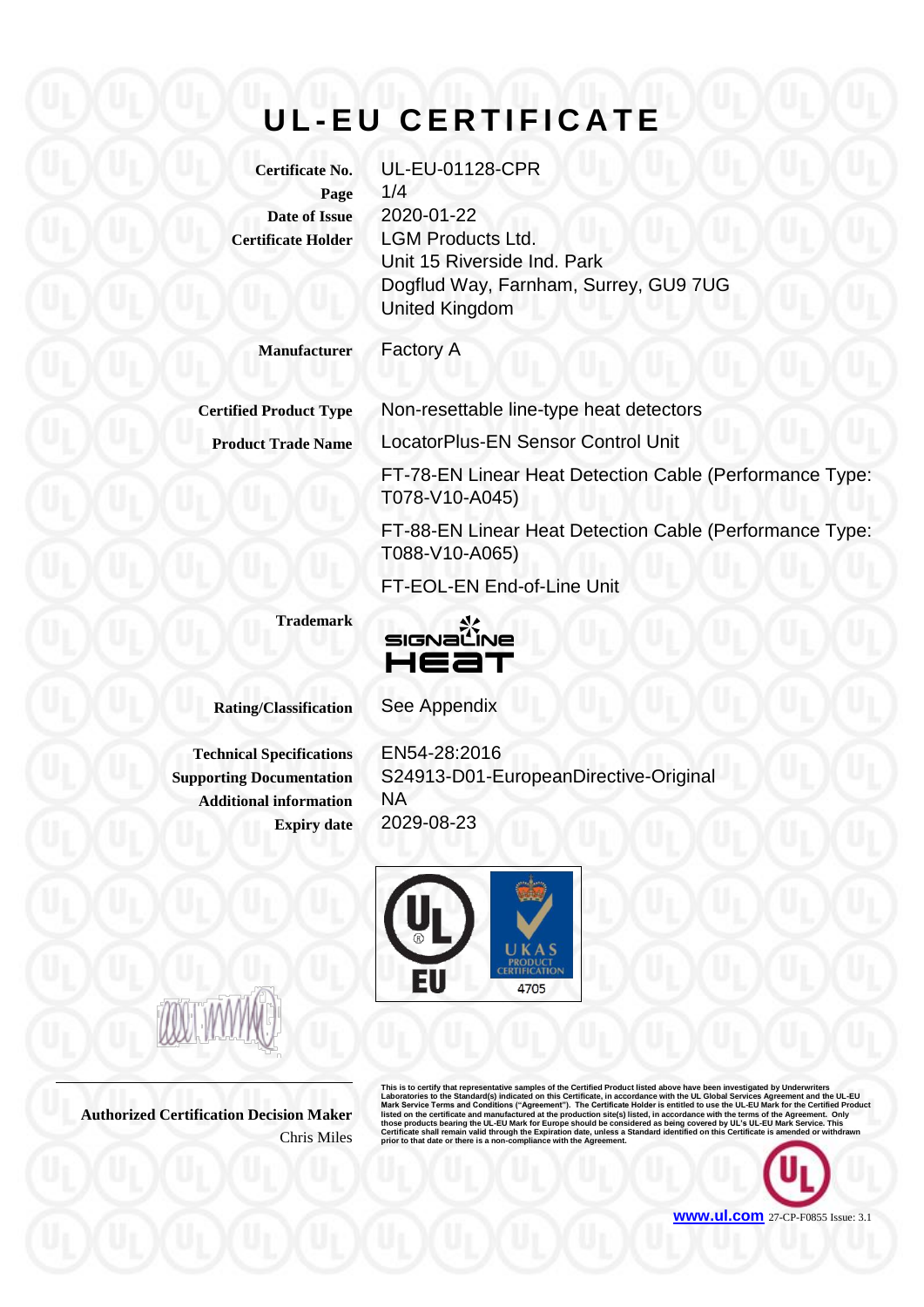## **A p p e n d i x U L - E U C E R T I F I C A T E**

**Certificate No.** UL-EU-01128-CPR

**Page** 2/4

**Date of Issue** 2020-01-22

| <b>Essential Characteristics</b>                                                       | <b>Performance</b> | <b>Standard</b> |
|----------------------------------------------------------------------------------------|--------------------|-----------------|
| <b>4 - Product Characteristics</b>                                                     | Pass               | EN 54-28:2016   |
| 5.1 - General                                                                          | Pass               | EN 54-28:2016   |
| 5.2 - Nominal activation conditions/sensitivity                                        |                    |                 |
| 5.2.1 - Individual alarm indication                                                    | Pass               | EN 54-28:2016   |
| 5.2.2 - Signaling                                                                      | Pass               | EN 54-28:2016   |
| 5.3 - Operational reliability                                                          |                    |                 |
| 5.3.1 - Maximum ambient temperature test (endurance) for sensing element               | Pass               | EN 54-28:2016   |
| 5.3.2 - Connection of ancillary devices                                                | Pass               | EN 54-28:2016   |
| 5.3.3 - Manufacturer's adjustments                                                     | Pass               | EN 54-28:2016   |
| 5.3.4 - Requirements for software controlled detectors                                 | <b>Pass</b>        | EN 54-28:2016   |
| 5.3.5 - Sensing element fault                                                          | Pass               | EN 54-28:2016   |
| 5.3.6 - On-site adjustment of response behaviour                                       | <b>NA</b>          |                 |
| 5.4 - Tolerance to supply voltage                                                      |                    |                 |
| 5.4.1 - Variation in supply parameters                                                 | Pass               | EN 54-28:2016   |
| 5.4.2 - Low voltage fault (sensor control unit with external power supply)             | Pass               | EN 54-28:2016   |
| 5.5 - Performance parameters under fire condition                                      | <b>Pass</b>        | EN 54-28:2016   |
| 5.6 - Durability of performance parameters under fire condition                        |                    |                 |
| 5.6.1 - Temperature resistance                                                         |                    |                 |
| 5.6.1.1 - Dry heat (operational) test for sensor control unit                          | Pass               | EN 54-28:2016   |
| 5.6.1.2 - Cold (operational) for sensing element                                       | Pass               | EN 54-28:2016   |
| 5.6.1.3 - Cold (operational) for sensor control unit                                   | <b>Pass</b>        | EN 54-28:2016   |
| 5.6.2 - Humidity resistance                                                            |                    |                 |
| 5.6.2.1 - Damp heat, stead-state (endurance) for sensor control unit and sensing       | Pass               | EN 54-28:2016   |
| element                                                                                |                    |                 |
| 5.6.2.2 - Damp heat, cyclic (operational) for sensing element                          | Pass               | EN 54-28:2016   |
| 5.6.2.3 - Damp heat, cyclic (operational) for sensor control unit                      | Pass               | EN 54-28:2016   |
| 5.6.2.4 - Damp heat, steady-state (operational) for sensor control unit                | <b>NA</b>          |                 |
| 5.6.2.5 - Damp heat, cyclic (endurance) for sensor control unit and sensing<br>element | <b>NA</b>          |                 |
| 5.6.3 - Shock and vibration resistance                                                 |                    |                 |
| 5.6.3.1 - Shock (operational) for sensor control unit                                  | Pass               | EN 54-28:2016   |
| 5.6.3.2 - Impact (operational) for sensor control unit                                 | Pass               | EN 54-28:2016   |
| 5.6.3.3 - Impact (operational) for sensing element                                     | <b>Pass</b>        | EN 54-28:2016   |
| 5.6.3.4 - Vibration, sinusoidal (operational) for sensor control unit                  | Pass               | EN 54-28:2016   |
| 5.6.3.5 - Vibration, sinusoidal (operational) for sensing element                      | <b>Pass</b>        | EN 54-28:2016   |
| 5.6.3.6 - Vibration, sinusoidal (endurance) for sensor control unit                    | Pass               | EN 54-28:2016   |
| 5.6.3.7 - Vibration, sinusoidal (endurance) for sensing element                        | Pass               | EN 54-28:2016   |
| 5.6.4 - Test for corrosion resistance                                                  |                    |                 |
| 5.6.4.1 - Sulphur dioxide (SO2) corrosion (endurance) for sensing element              | <b>Pass</b>        | EN 54-28:2016   |
| 5.6.4.2 - Sulphur dioxide (SO2) corrosion (endurance) for sensor control unit          | <b>Pass</b>        | EN 54-28:2016   |
| 5.6.5 - Electrical stability                                                           | Pass               | EN 54-28:2016   |

27-CP-F0855 Issue: 3.1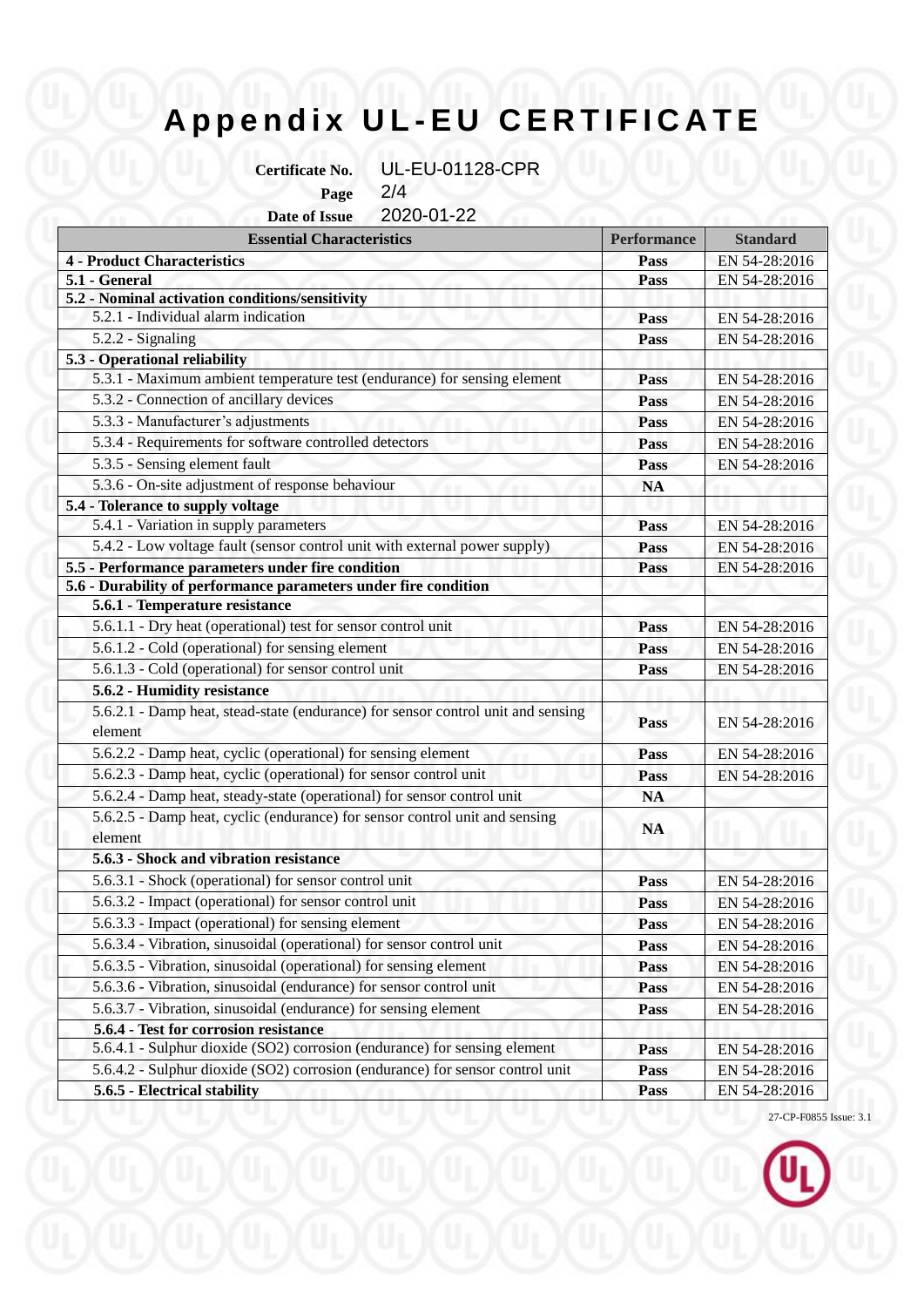## **A p p e n d i x U L - E U C E R T I F I C A T E**

**Certificate No.** UL-EU-01128-CPR **Page** 3/4 **Date of Issue** 2020-01-22

| Ratings for Sensor Control Unit (LocatorPlus-EN) |                                             |  |
|--------------------------------------------------|---------------------------------------------|--|
| <b>Operating Voltage:</b>                        | 24 VDC (12-36 VDC)                          |  |
| <b>Alarm Relay Rating:</b>                       | 30 VAC/42.4 VDC, 2 A (2 x Form C)           |  |
| <b>Fault Contact Ratings:</b>                    | 35 VDC maximum, 80 mA maximum (2 x outputs) |  |
| Zone End-of-Line Resistor                        | $3.6 \text{ k}$ ohm (Zone 1 and Zone 2)     |  |

This device must only be powered with an EN54-4 compliant power supply.

| Ratings for Sensing Element (FT-78-EN) |                            |  |  |  |
|----------------------------------------|----------------------------|--|--|--|
| <b>Marked Rating:</b>                  | T078-V10-A045              |  |  |  |
| <b>Nominal Alarm Temperature:</b>      | $78^{\circ}$ C             |  |  |  |
| Tolerance Alarm Temperature:           | $\pm 10\%$ ( $\pm 7.8$ °C) |  |  |  |
| <b>Maximum Ambient Temperature:</b>    | $45^{\circ}$ C.            |  |  |  |

| Ratings for Sensing Element (FT-88-EN) |                            |  |  |
|----------------------------------------|----------------------------|--|--|
| <b>Marked Rating:</b>                  | T088-V10-A065              |  |  |
| <b>Nominal Alarm Temperature:</b>      | $88^{\circ}$ C             |  |  |
| <b>Tolerance Alarm Temperature:</b>    | $\pm 10\%$ ( $\pm 8.8$ °C) |  |  |
| <b>Maximum Ambient Temperature:</b>    | $65^{\circ}$ C             |  |  |

| Ratings for Functional Unit (FT-EOL-EN) |     |  |  |
|-----------------------------------------|-----|--|--|
| N/A                                     | N/A |  |  |
|                                         |     |  |  |

27-CP-F0855 Issue: 3.1